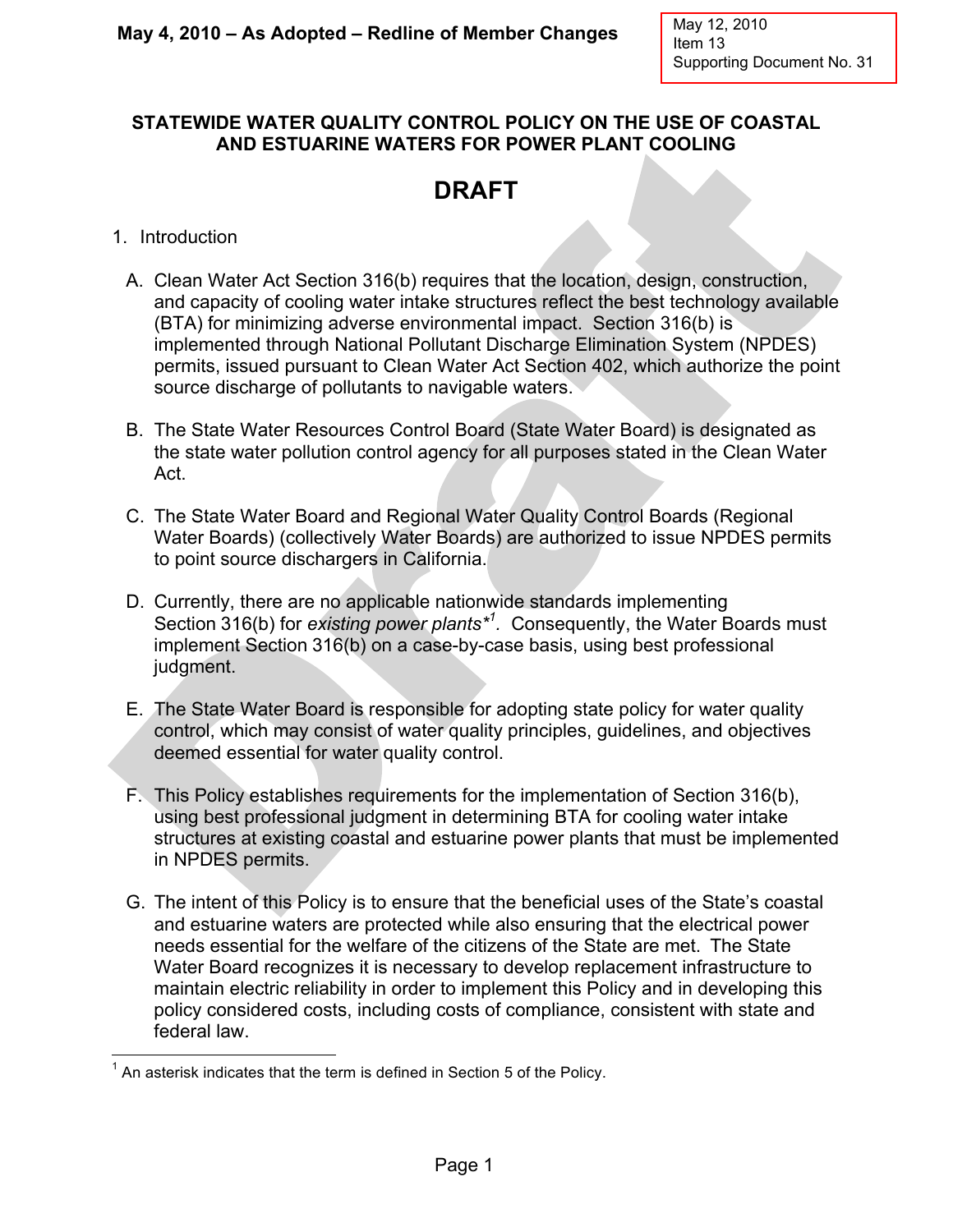- H. During the development of this Policy, State Water Board staff has met regularly with representatives from the California Energy Commission (CEC), California Public Utilities Commission (CPUC), California Coastal Commission (CCC), California State Lands Commission (SLC), California Air Resources Board (ARB), and California Independent System Operator (CAISO) to develop realistic implementation plans and schedules for this Policy that will not cause disruption in the State's electrical power supply. The compliance dates for this Policy were developed considering a report produced by the energy agencies (CEC, CPUC, and CAISO), titled "Implementation of OTC Mitigation Through Energy Infrastructure Planning and Procurement Changes", and the accompanying table, titled "Draft Infrastructure Replacement Milestones and Compliance Dates for Existing Power Plants in California Using Once Through Cooling", included in the Substitute Environmental Document for this Policy. The energy agencies' approach seeks to address the replacement, repowering, or retirement of power plants currently using OTC that (1) maintains reliability of the electric system; (2) meets California's environmental policy goals; and (3) achieves these goals through effective long-term planning for transmission, generation and demand resources. The energy agencies have stated that the dates specified in their report may require periodic updates.
- I. To prevent disruption in the State's electrical power supply when the Policy is implemented, the State Water Board will convene a Statewide Advisory Committee on Cooling Water Intake Structures (SACCWIS), which will include representatives from the CEC, CPUC, CAISO, CCC, SLC, ARB, and State Water Board. SACCWIS will review implementation plans and schedules submitted by dischargers pursuant to this Policy, and advise the State Water Board on the implementation of this Policy to ensure that the implementation schedule takes into account local area and grid reliability, including permitting constraints. The State Water Board recognizes the compliance dates in this Policy may require amendment based on, among other factors, the need to maintain reliability of the electric system as determined by the energy agencies included in the SACCWIS, acting according to their individual or shared responsibilities. The State Water Board retains the final authority over changes to the adopted policy.
- J. While the CEC, CPUC and CAISO each have various planning or permitting responsibilities important to this effort, the approach relies upon use of competitive procurement and forward contracting mechanisms implemented by the CPUC in order to identify low cost solutions for most OTC power plants. The CPUC has authority to order the investor-owned utilities (IOUs) to procure new or repowered fossil-fueled generation for system and/or local reliability in the Long-Term Procurement Plan (LTPP) proceeding. In response to the Policy, the CPUC anticipates modifying its LTPP proceeding and procurement processes to require the IOUs to assess replacement infrastructure needs and conduct targeted requests for offers (RFOs) to acquire replacement, repowered or otherwise compliant generation capacity. LTPP proceedings are conducted on a biennial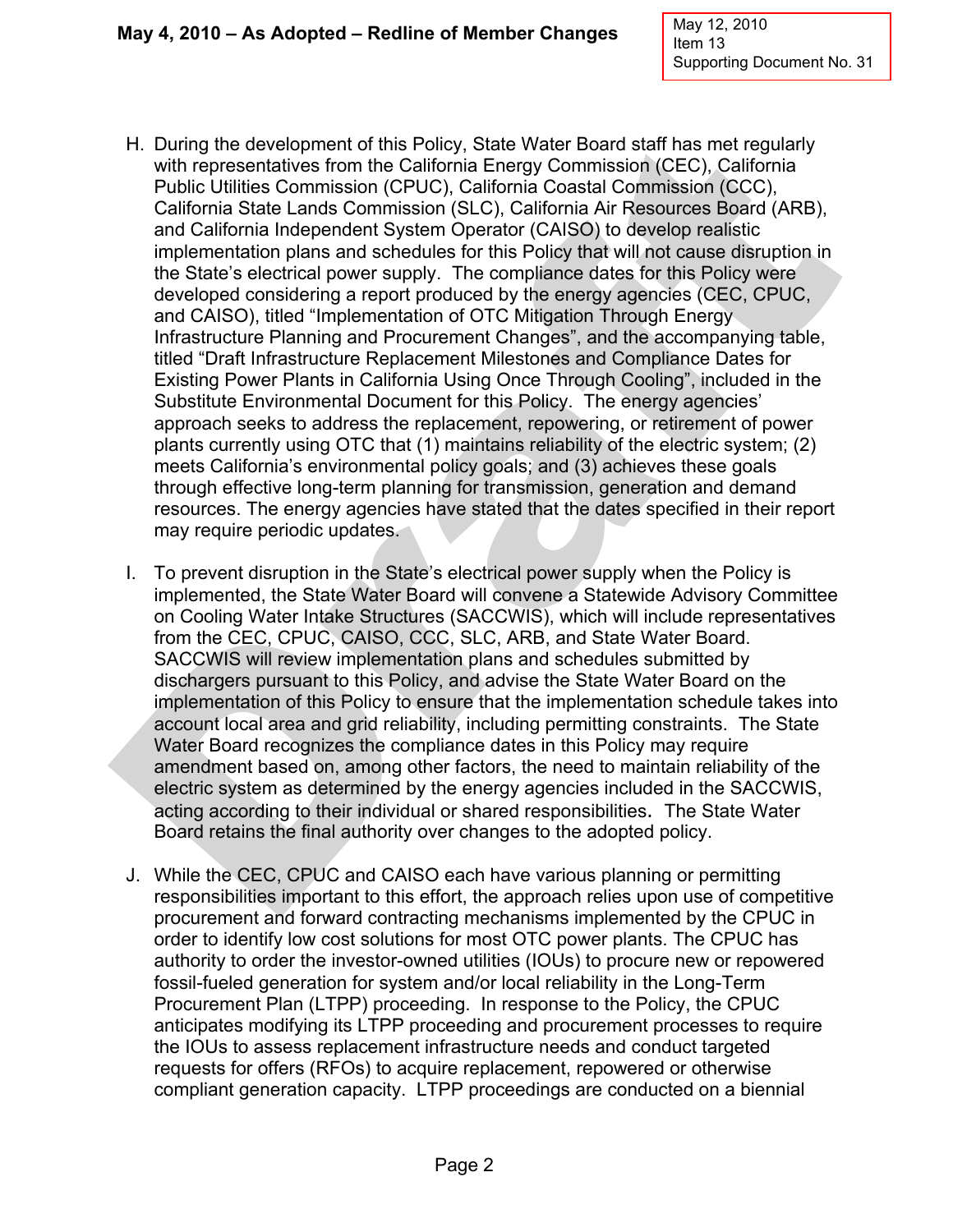cycle and plans are normally approved in odd-numbered years. The next cycle, the 2010 LTPP, is estimated to result in a decision by 2011. The subsequent cycle, the 2012 LTPP, would in turn result in a decision by 2013. Once authorized to procure by a CPUC LTPP decision, the IOUs need approximately 18 months to issue an RFO, sign contracts, and submit applications to the CPUC for approval. Approval by the CPUC takes approximately nine months. If the contract involves a facility already licensed through the CEC generation permitting process, then financing and construction can begin. A typical generation permitting timeline is 12 months, but specific issues such as ability to obtain air permits can delay the process. IOUs often give preference to RFO bids with permits already (or nearly) in place. From contract approval, construction usually takes three years, if generation permits are approved, or approximately five years, if generation permits are pending or other barriers present delays. In total, starting from the initiation of an LTPP proceeding (2010 LTPP or 2012 LTPP), seven years are expected to elapse, before replacement infrastructure is operational. Due to the number of plants affected, efforts to replace or repower OTC power plants would need to be phased.

- K. Because the Los Angeles region presents a more complex and challenging set of issues, it is anticipated that more time would be needed to study and implement replacement infrastructure solutions. Therefore, total elapsed time is expected to begin in 2010 and end in 2017 for the Greater Bay Area and San Diego regions, which would be addressed beginning in the 2010 LTPP. For the Los Angeles region, which would be addressed beginning in the 2012 LTPP, total elapsed time is expected to begin in 2012 and end in 2020. A transmission solution is expected to have approximately the same timeframe, but could be delayed by greater potential for significant local opposition. In order to assure that repowering or *new power plant\** development in the Los Angeles basin addresses unique permitting challenges, the SACCWIS will assist the State Water Board in evaluating schedules for power plants not under the jurisdiction of the CPUC or operating within the CAISO Balancing Authority Area.
- L. The Global Warming Solutions Act of 2006 requires California to reduce greenhouse gas emissions to 1990 levels by 2020 and then to maintain those reductions. California presently has two *nuclear-fueled power plants\** that provide approximately 4,600 megawatts of baseload electricity and do not emit greenhouse gases during energy generation. Energy generation by facilities that do not emit greenhouse gases will be critical to meeting the mandates of the Global Warming Solutions Act and emerging national and international greenhouse gas reduction requirements. The *nuclear-fueled power plants\** are entering into United States Nuclear Regulatory Commission (Commission) license renewal proceedings unique to the nuclear power industry and relicensing may extend the plants operating lives to approximately 2045. Unlike older era fossil-fueled plants, if the *nuclear-fueled power plants\** undergo modernization as part of relicensing or cooling structure upgrades, that modernization will not reduce greenhouse gas emissions, and in fact, extended downtime during modernization may result in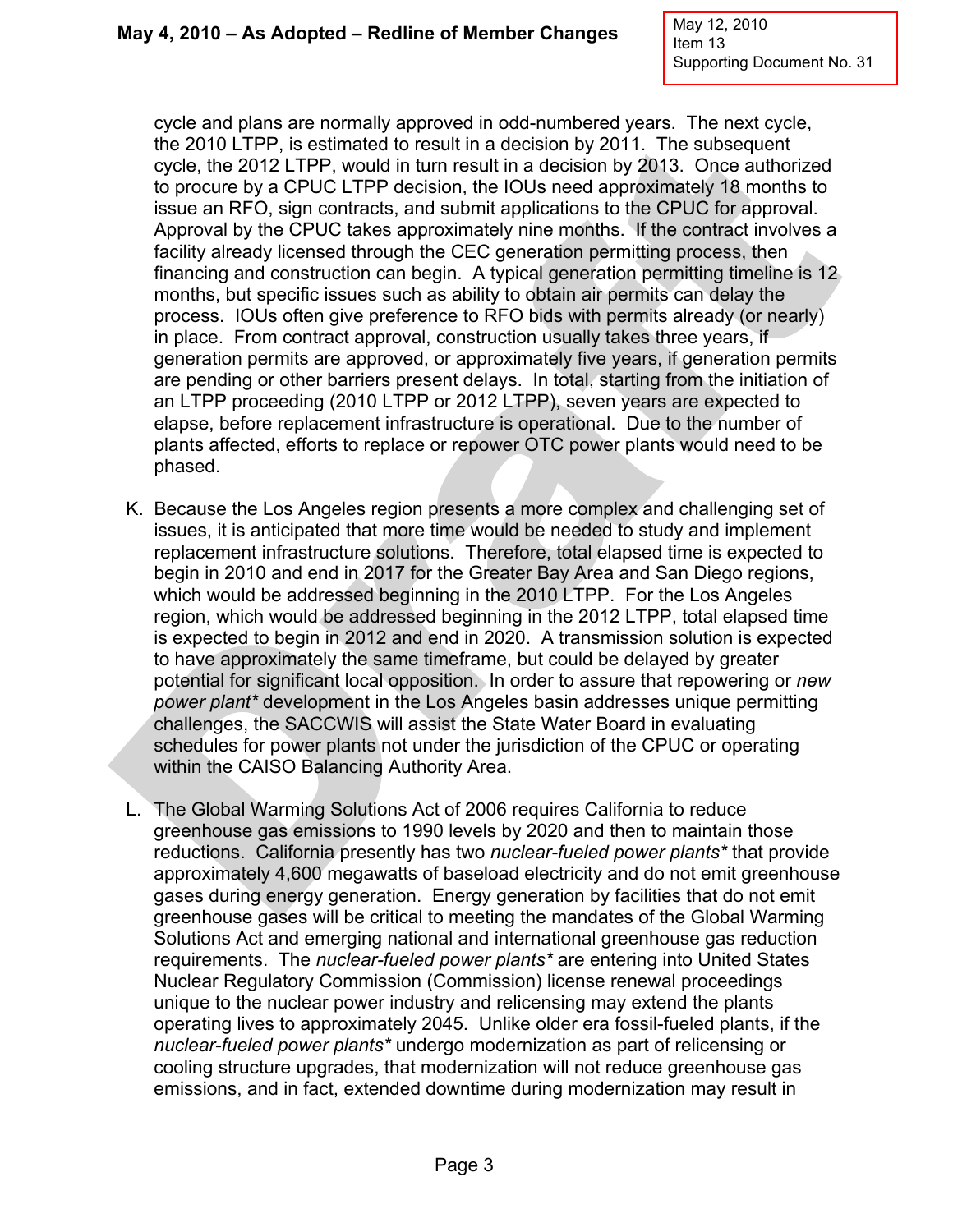short-term increases in greenhouse gases as other greenhouse gas emitting facilities provide makeup power. In recognition of these considerations and others, this Policy requires special studies for the *nuclear-fueled power plants\** to address their unique issues, and to evaluate appropriate requirements for those plants.

- M. To conserve the State's scarce water resources, the State Water Board encourages the use of recycled water for cooling water in lieu of marine, estuarine or fresh water.
- N. In order to ensure a high level of statewide consistency in implementing Section 316(b), the State Water Board will assume responsibility for all NPDES permit actions for *existing power plants\** subject to this Policy, including without limitation actions to issue, modify, reissue, revoke, and terminate NPDES permits after [the effective date of the Policy].
- N.O. Nothing in this Policy precludes the authority of the Regional State Water Boards to regulate discharges from *existing power plants*\* through NPDES permits, consistent with water quality standards.
- 2. Requirements for *Existing Power Plants\**
	- A. Compliance Alternatives. An owner or operator of an *existing power plant*\* must comply with either Track 1 or Track 2, below.
		- (1) Track 1. An owner or operator of an *existing power plant*\* must reduce *intake flow rate\** at each unit, at a minimum, to a level commensurate with that which can be attained by a *closed-cycle wet cooling system*\*. A minimum 93 percent reduction in *intake flow rate\** for each unit is required for Track 1 compliance, compared to the unit's design *intake flow rate\**. The throughscreen intake velocity must not exceed 0.5 foot per second. The installation of closed cycle dry cooling systems meets the intent and minimum reduction requirements of this compliance alternative.
		- (2) Track 2. If an owner or operator of an *existing power plant*\* demonstrates to the State Water Board's satisfaction that compliance with Track 1 is *not feasible*<sup>\*</sup>, The owner or operator of an *existing power plant*<sup>\*</sup> must reduce impingement mortality and entrainment of marine life for the facility, as a whole on a unit-by-unit basis, to a comparable level to that which would be achieved under Track 1, using operational or structural controls, or both.
			- (a) Compliance for impingement mortality shall be determined either:
				- (i) For plants relying solely on reductions in velocity, by monthly verification of through-screen intake velocity not to exceed 0.5 foot per second, or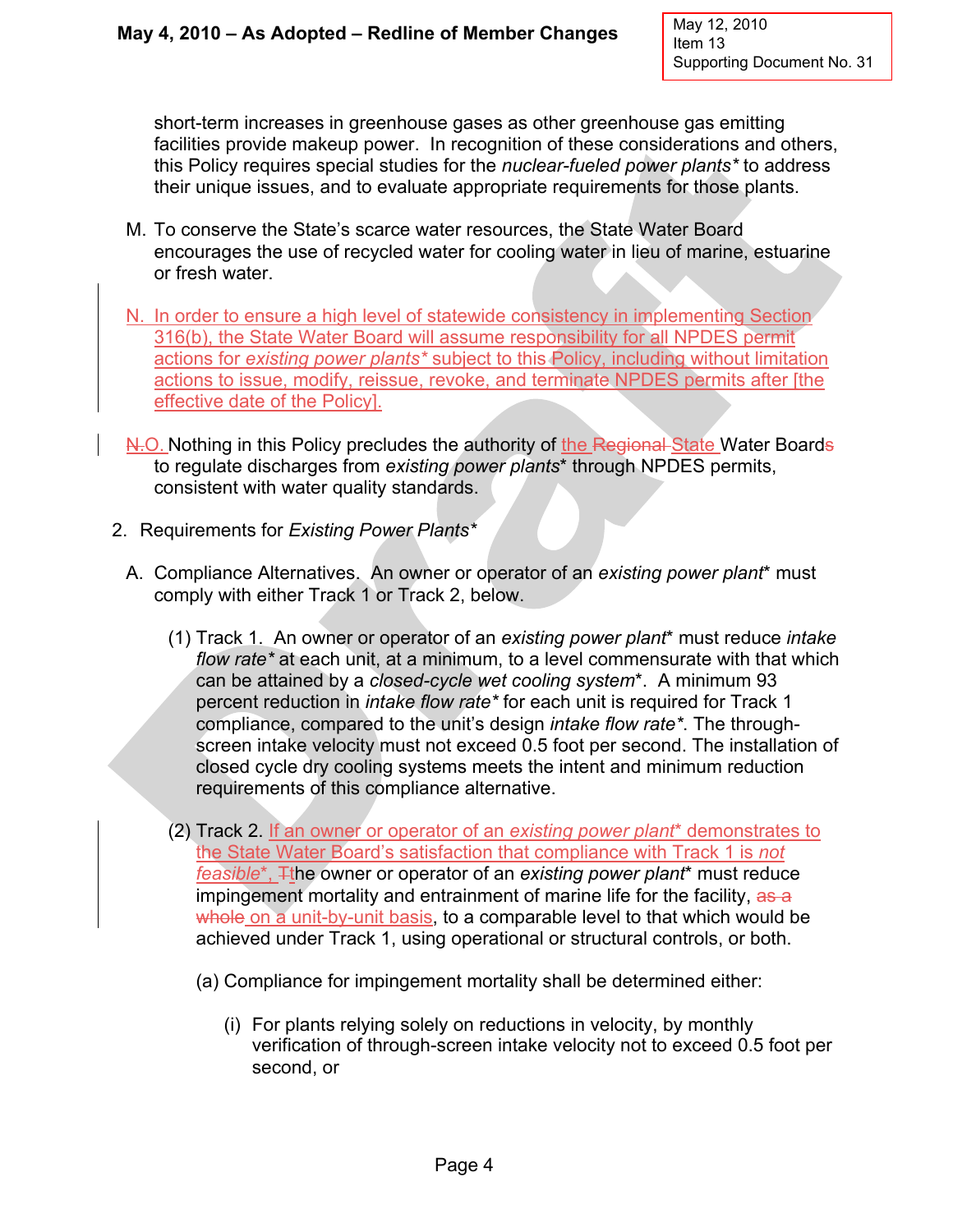- (ii) By monitoring required in Section 4.A, below. For measured reductions determined by monitoring, the owner or operator must reduce impingement mortality to a comparable level to that which would be achieved under Track 1. A "comparable level" is a level that achieves at least 90 percent of the reduction in impingement mortality required under Track 1.
- (b) Compliance for entrainment shall be determined either:
	- (i) For plants relying solely on reductions in flow, by recording and reporting reductions in terms of monthly flow, in which case a minimum of 93% reduction in terms of design flow, as compared to the average actual flow for the corresponding months from 2000 – 2005, must be met, or
	- (ii) For plants relying in whole or in part on other control technologies (e.g., including but not limited to screens or re-location of intake structures), by measured reductions in entrainment determined by monitoring required in Section 4.B, below. The owner or operator must reduce entrainment to a comparable level to that which would be achieved under Track 1. A "comparable level" is a level that achieves at least 90 percent of the reduction in entrainment required under Track 1. If screens are employed to reduce entrainment, compliance shall be determined based on *ichthyoplankton\**, and on the crustacean phyllosoma and megalops larvae, and squid paralarvae fractions of *meroplankton*\*.
- (c) Technology-based improvements that are specifically designed to reduce impingement mortality and/or entrainment and were implemented prior to [the effective date of the Policy] may be counted towards meeting Track 2 requirements.
- (d) The owner or operator of an *existing power plant*\* with *combined-cycle power-generating units\** installed prior to [the effective date of the Policy] may achieve compliance in accordance with this paragraphehoose one of the following compliance options:.
	- $\leftrightarrow$ The owner or operator may count prior reductions in impingement mortality and entrainment resulting from the replacement of steam turbine power-generating units with *combined-cycle power-generating units\**, towards meeting Track 2 requirements for the entire power plant where those units are located. Reductions in entrainment shall be based on reductions in intake flows, calculated as the difference between: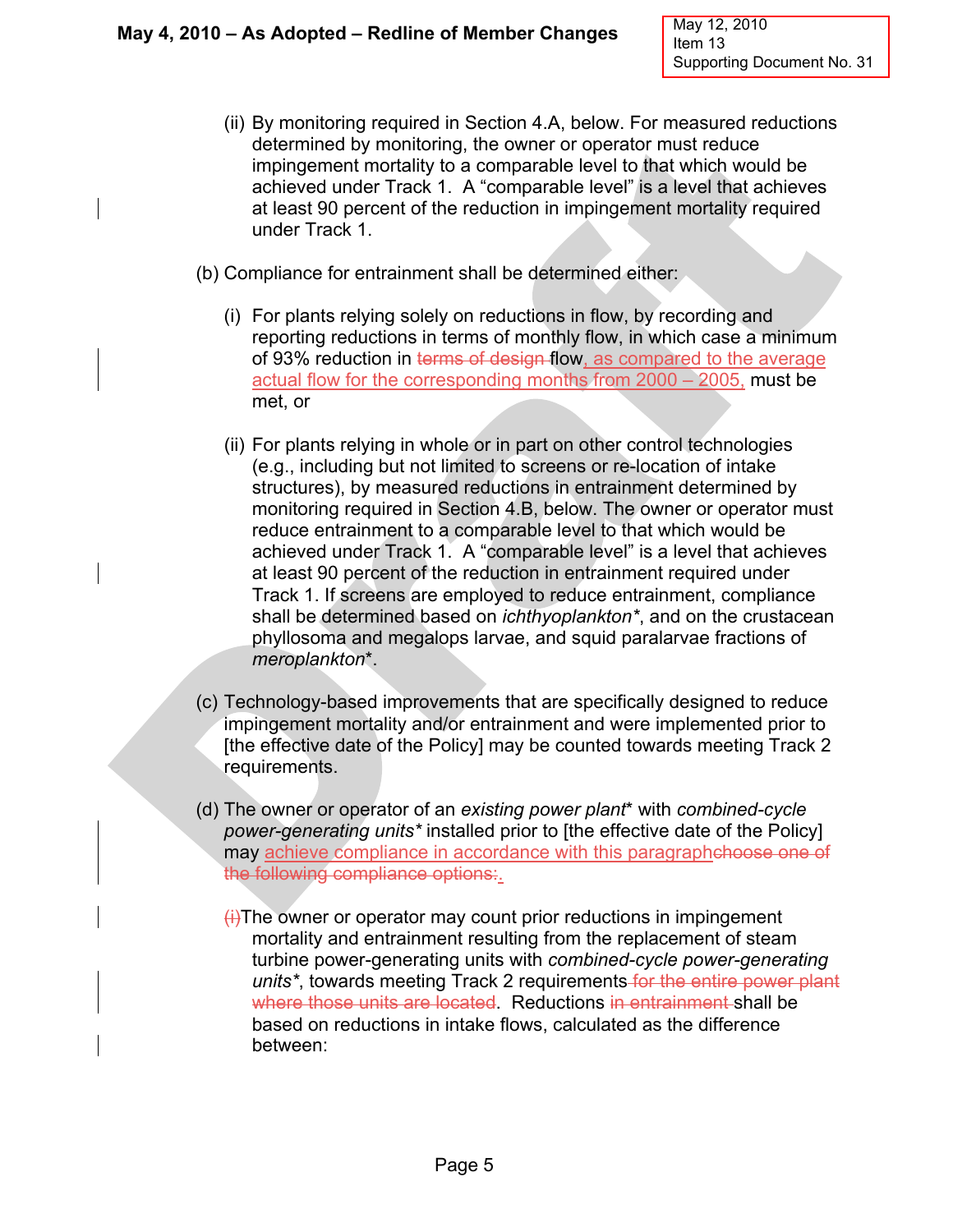May 12, 2010 Item 13 Supporting Document No. 31

2.1. the maximum permitted discharge (expressed as million gallons per day (MGD)) for the entire power plant as identified in the plant's prior NPDES permit that authorized the steam turbine power-generating units which were subsequently replaced with the *combined-cycle power-generating units\** and

2.2. the maximum permitted discharge (expressed as MGD) for the entire power plant, including the combined cycle units, as identified in the plant's NPDES permit authorizing the *combined-cycle powergenerating units\**.

The owner or operator may also count as prior entrainment reductions any permitted discharges from the *combined-cycle power-generating units\** for which the CEC and/or a Regional Water Board imposed mandatory mitigation requirements (such as expenditures of substantial funds for habitat restoration or enhancement) based upon substantial evidence in the record of the prior proceeding showing that the CEC and/or Regional Water Board required mitigation after a BTA determination for the *combined-cycle power-generating units\** and required the mitigation to further offset the entrainment impacts of the permitted intake cooling water.

(ii)For *combined-cycle power-generating units\** only, and not the facility as a whole, the owner or operator may be deemed in compliance by:

- 1. Reducing the through-screen intake velocity to a maximum of 0.5 foot per second, and
- 1. Complying with the immediate and interim requirements described in Section 2.C, below, for the life of the *combinedcycle power-generating units\*.*
- B. Final Compliance Dates
	- (1) *Existing power plants\** shall comply with Section 2.A, above, as soon as possible, but no later than, the dates shown in Table 1, contained in Section 3.E, below.
	- (2) Based on the need for continued operation of an *existing power plant*\* to maintain the reliability of the electric system, a final compliance date may be suspended under the following circumstances:
		- (a) **Suspension of Final Compliance Date for Less Than 90 Days for**  *Existing Power Plants***\* Within CAISO Jurisdiction.** If CAISO determines that continued operation of an *existing power plant*\* is necessary to maintain the reliability of the electric system in the shortterm, CAISO shall provide written notification to the State Water Board,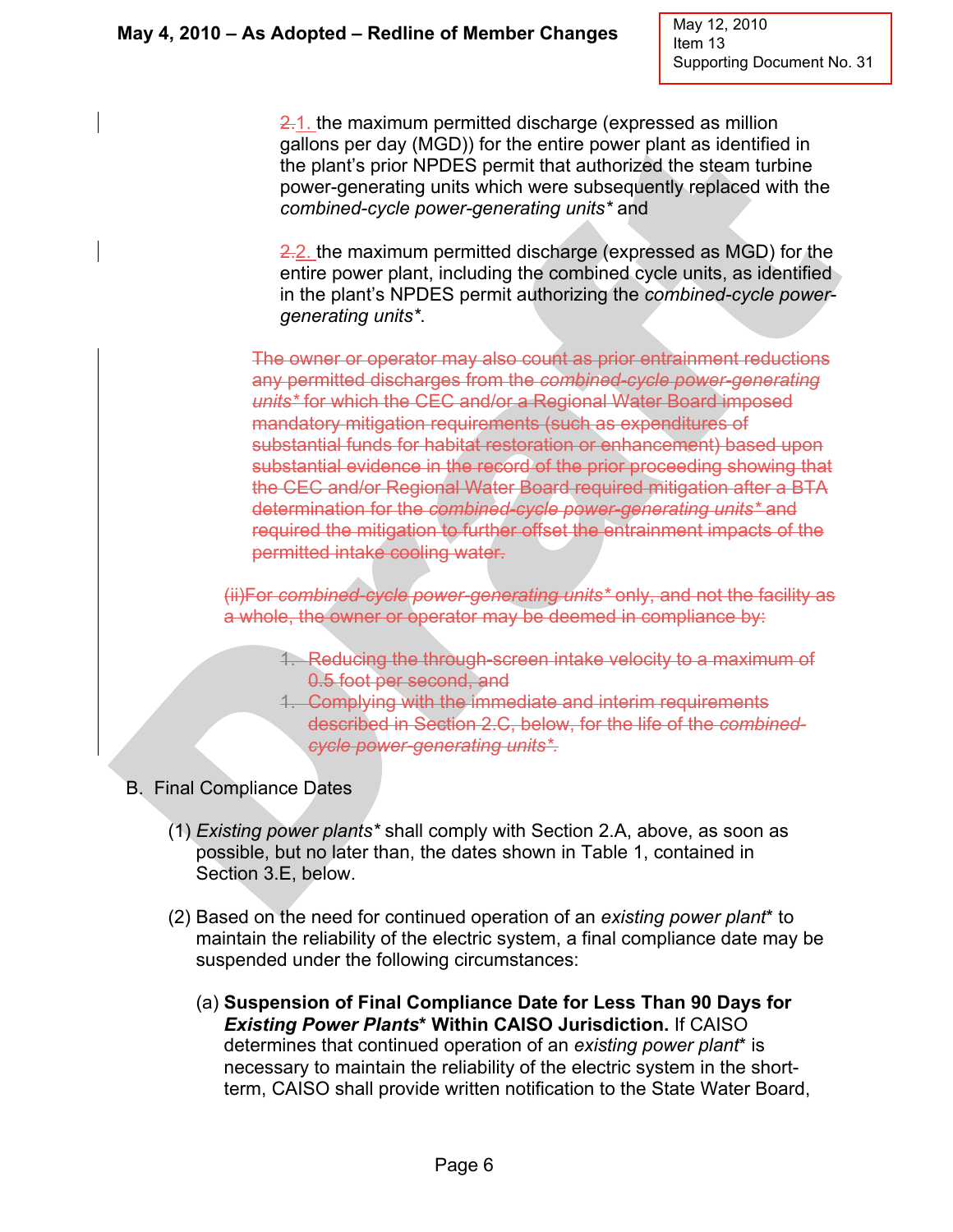May 12, 2010 Item 13 Supporting Document No. 31

the Regional Water Board with jurisdiction over the *existing power plant\**, and the SACCWIS. If the Executive Directors of the CEC and CPUC do not object in writing within 10 days to CAISO's written notification, the notification provided pursuant to this paragraph will suspend the final compliance date for the shorter of 90 days or the time CAISO determines necessary to maintain reliability. In the event either CEC or CPUC objects as provided in this paragraph, then the State Water Board shall hold a hearing as expeditiously as possible to determine whether to suspend the compliance date in accordance with paragraph (d).

- (b) **Suspension of Final Compliance Date for Longer Than 90 Days, or consecutive less than 90 day suspensions, for** *Existing Power Plants\** **Within CAISO Jurisdiction.** If CAISO determines that continued operation of an *existing power plant\** is necessary to maintain the reliability of the electric system, CAISO shall provide written notification to the State Water Board, the Regional Water Board with jurisdiction over the *existing power plant\**, and the SACCWIS. If the Executive Directors of the CEC and CPUC do not object in writing within 10 days to CAISO's determination, the notification provided pursuant to this paragraph will suspend the final compliance date for 90 days. During the 90-day time suspension or within 90 days of receiving a written notification from CAISO, the State Water Board shall conduct a hearing in accordance with paragraph (d) to determine whether to suspend the final compliance date for more than the original 90 days pending, if necessary, full evaluation of amendments to final compliance dates contained in the policy.
- (c) **Suspension of Final Compliance Date for** *Existing Power Plants\** **Within Los Angeles Department of Water and Power (LADWP) Service Area.** If the LADWP Commission determines, through a public process, that continued operation of an *existing power plant\** operated by LADWP is necessary to maintain the reliability of the electric system in the short-term, LADWP shall provide written notification to the State Water Board, the Regional Water Board with jurisdiction over the *existing power plant\**, and the SACCWIS. Within 45 days of receiving a written notice from LADWP, the State Water Board shall conduct a hearing in accordance with paragraph (d) to determine whether to suspend the final compliance date. In considering whether to suspend or amend the final compliance dates the State Board shall consult with the CAISO.
- (d) **State Water Board Hearings on Suspension of Final Compliance Dates.** In considering whether to suspend or amend the final compliance dates, the State Water Board shall implement afford significant weight to the recommendations of the CAISO-unless the State Water Board finds that there is compelling evidence not to follow a recommendation and makes a finding of overriding considerations.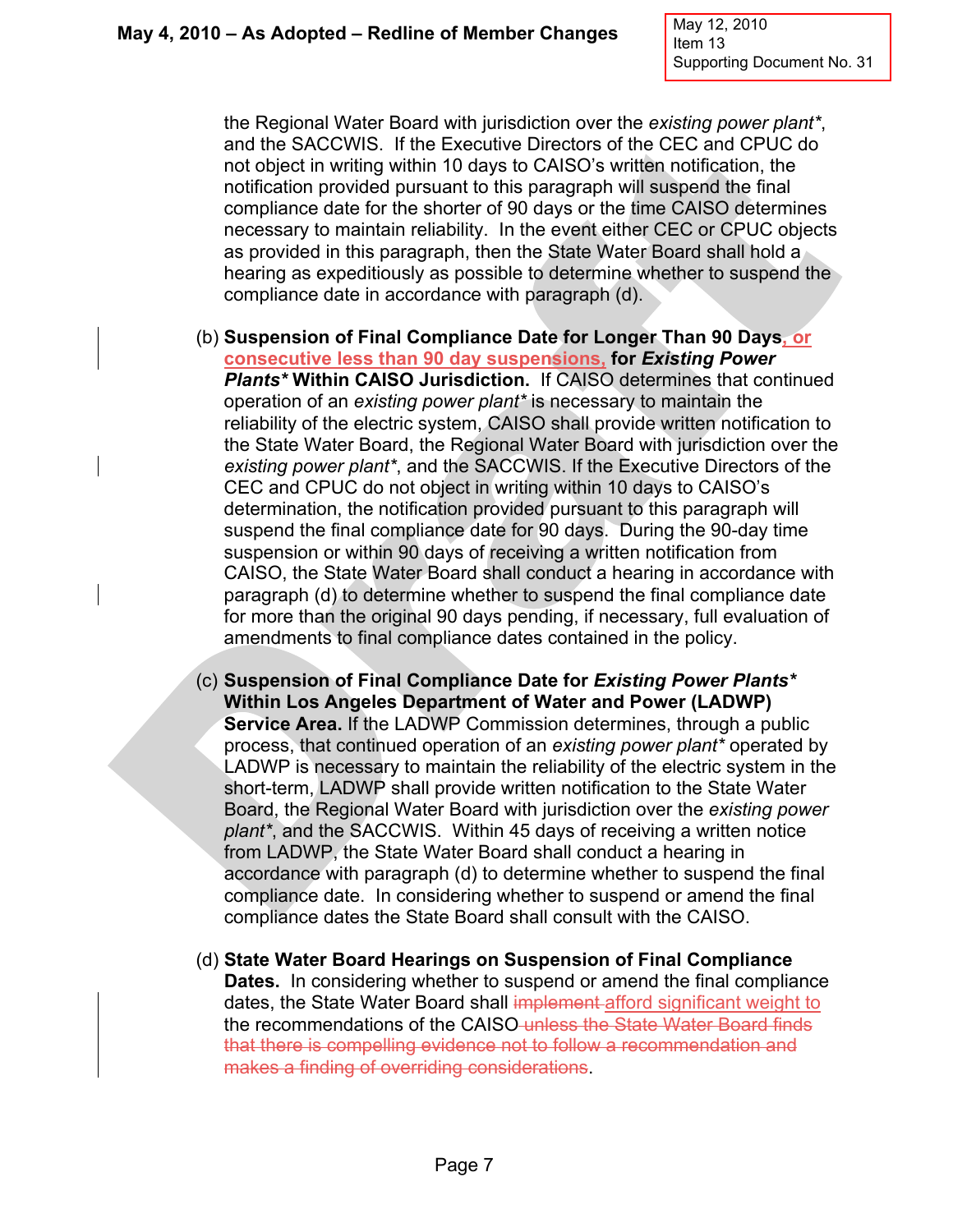- C. Immediate and Interim Requirements
	- (1) No later than [one year after the effective date of this Policy], the owner or operator of an *existing power plant\** with an *offshore intake*\* shall install large organism exclusion devices having a distance between exclusion bars of no greater than nine inches, or install other exclusion devices, deemed equivalent by the Regional State Water Board.
	- (2) No later than [one year after the effective date of this Policy], the owner or operator of an *existing power plant\** unit that is not directly engaging in *powergenerating activities*\*, or *critical system maintenance\**, shall cease intake flows, unless the owner or operator demonstrates to the Regional State Water Board that a reduced minimum flow is necessary for operations.
	- (3) The owner or operator of an *existing power plant\** must implement measures to mitigate the interim impingement and entrainment impacts resulting from the cooling water intake structure(s), commencing [five years after the effective date of this Policy] and continuing up to and until the owner or operator achieves final compliance. The owner or operator must include in the implementation plan, described in Section 3.A below, the specific measures that will be undertaken to comply with this requirement. An owner or operator may comply with this requirement by:
		- (a) Demonstrating to the State Water Board's satisfaction that the owner or operator is compensating for the interim impingement and entrainment impacts through existing mitigation efforts, including any projects that are required by state or federal permits as of [the effective date of this Policy]; or
		- (b) Demonstrating to the State Water Board's satisfaction that the interim impacts are compensated for by the owner or operator providing funding to the California Coastal Conservancy which will work with the California Ocean Protection Council to fund an appropriate *mitigation project\**; or
		- (c) Developing and implementing a *mitigation project\** for the facility, approved by the State Water Board, which will compensate for the interim impingement and entrainment impacts. Such a project must be overseen by an advisory panel of experts convened by the State Water Board.
		- (d) The *habitat production foregone*\* method, or a comparable alternate method approved by the State Water Board Division of Water Quality, shall be used to determine the habitat and area, based on replacement of the annual entrainment, for funding a *mitigation project\**.
		- (e) It is the preference of the State Water Board that funding be provided to the California Coastal Conservancy, working with the California Ocean Protection Council, for mitigation projects directed toward the increases in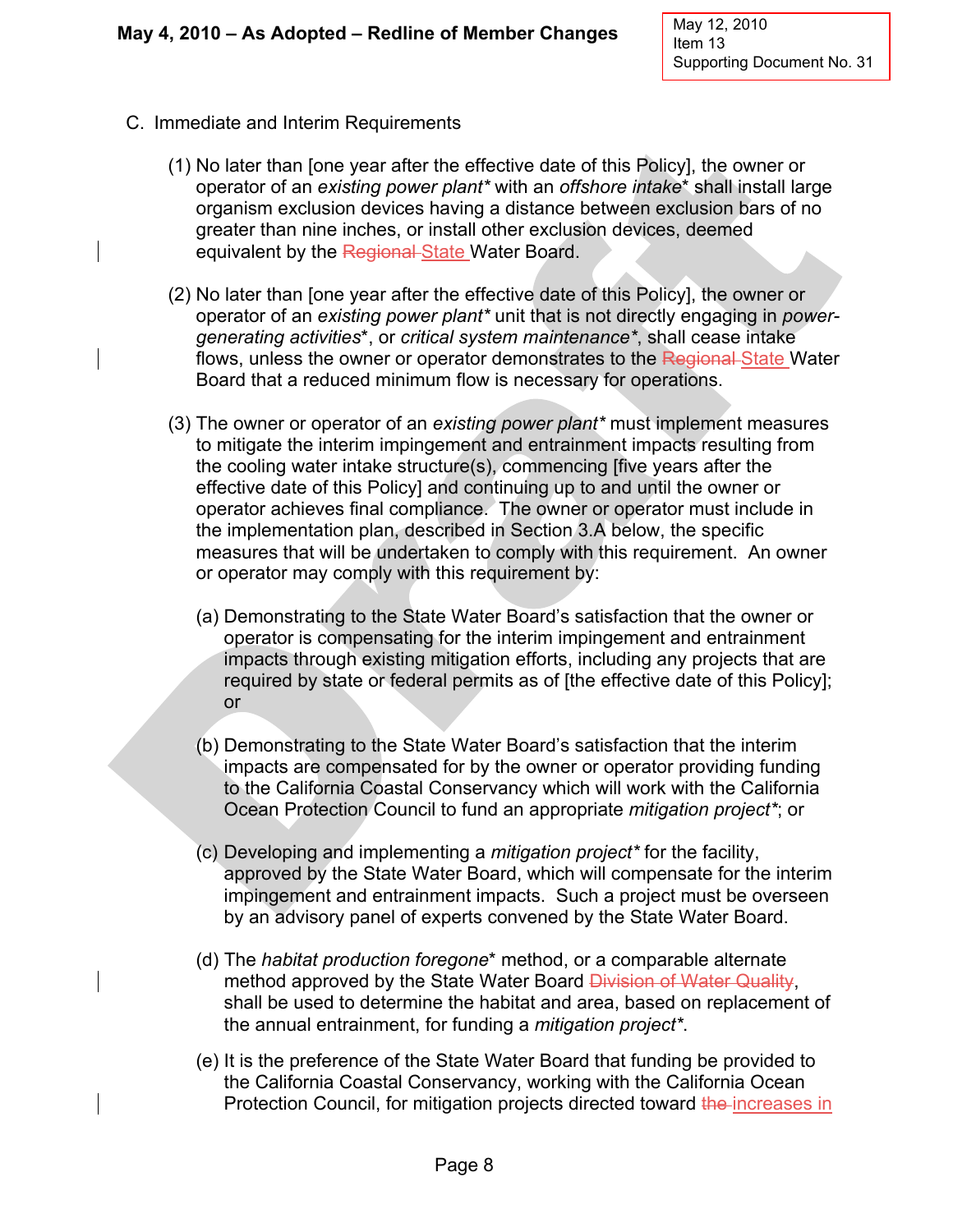marine life associated with implementation, monitoring, maintenance and management of the State's Marine Protected Areas in the geographic region of the facility.

D. *Nuclear-Fueled Power Plants\**

If the owner or operator of an existing *nuclear-fueled power plant*\* demonstrates that compliance with the requirements for *existing power plants\** in Section 2.A, above, of this Policy would result in a conflict with any safety requirement established by the Commission, with appropriate documentation or other substantiation from the Commission, the State Water Board will make a sitespecific determination of best technology available for minimizing adverse environmental impact that would not result in a conflict with the Commission's safety requirements. The State Water Board may also establish alternative, sitespecific requirements in accordance with Section 3.D(8).

- 3. Implementation Provisions
	- A. With the exception of *nuclear-fueled power plants\**, which are covered under 3.D, below, no later than [six months after the effective date of this Policy], the owner or operator of an *existing power plant\** shall submit an implementation plan to the State and Regional Water Boards.
		- (1) The implementation plan shall identify the compliance alternative selected by the owner or operator, describe the general design, construction, or operational measures that will be undertaken to implement the alternative, and propose a realistic schedule for implementing these measures that is as short as possible. If the owner or operator chooses to repower the facility to reduce or eliminate reliance upon OTC, or to retrofit the facility to implement either Track 1 or Track 2 alternatives, the implementation plan shall identify the time period when generating power is infeasible and describe measures taken to coordinate this activity through the appropriate electrical system balancing authority's maintenance scheduling process.
		- (2) If the owner or operator selects *closed-cycle wet cooling*\* as a compliance alternative, the owner or operator shall address in the implementation plan whether recycled water of suitable quality is available for use as makeup water.
	- B. The SACCWIS shall be impaneled no later than [three months after the effective date of this Policy], by the Executive Director of the State Water Board, to advise the State Water Board on the implementation of this Policy to ensure that the implementation schedule takes into account local area and grid reliability, including permitting constraints. SACCWIS shall include representatives from the CEC, CPUC, CAISO, CCC, SLC, ARB, and State Water Board.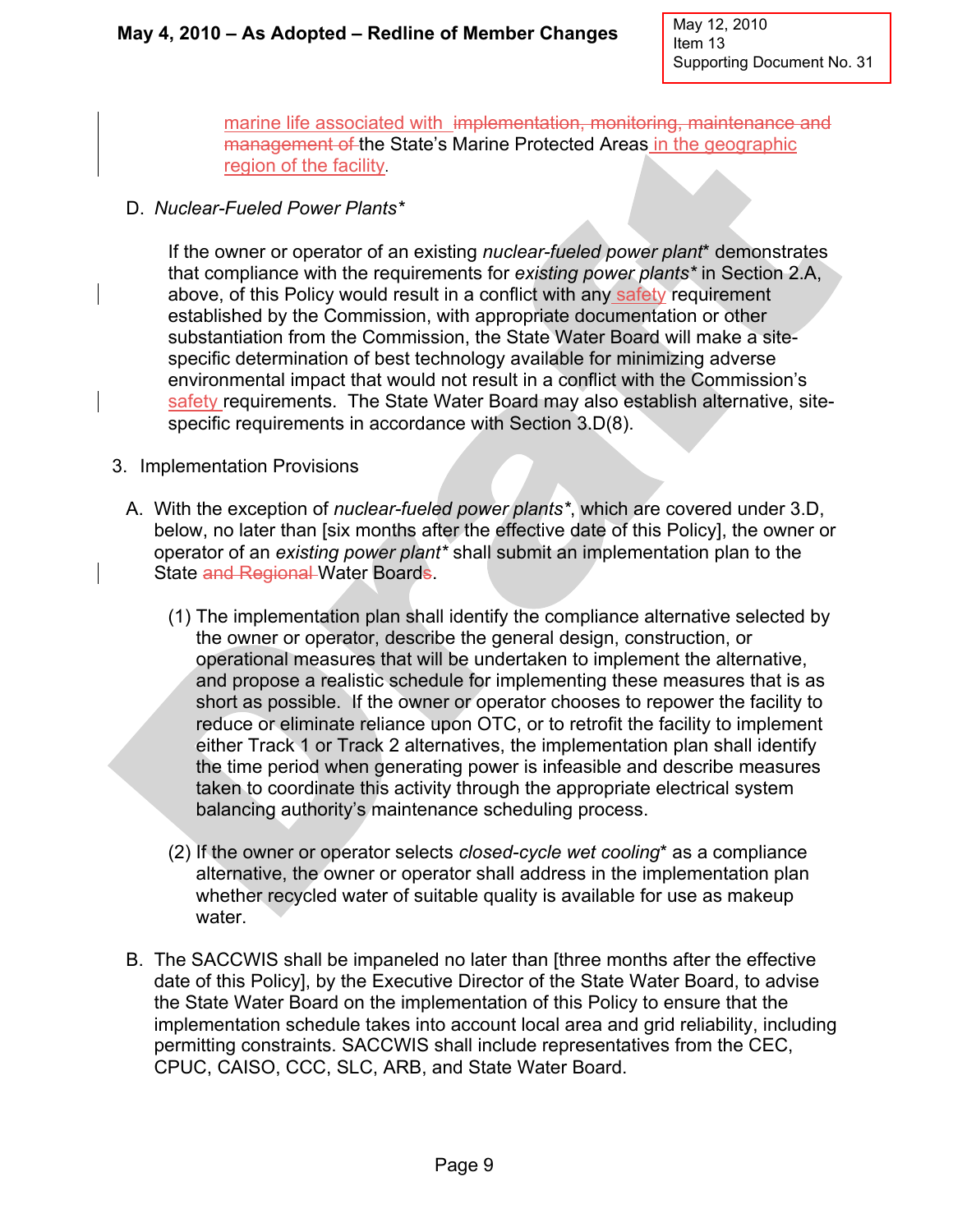- (1) SACCWIS meetings shall be scheduled regularly and as needed. Meetings shall be open to the public and shall be noticed at least 10 days in advance of the meeting. All SACCWIS products shall be made available to the public.
- (2) The SACCWIS shall review the owner or operator's proposed implementation schedule and report to the State Water Board with recommendations no later than [one year after the effective date of this Policy]. The SACCWIS may consult with other appropriate agencies, including but not limited to the Regional Water Boards, air quality districts, and the LADWP, in the process of reviewing implementation schedules and providing recommendations to the State Water Board.
- (3) The CAISO and the LADWP shall each submit to the SACCWIS by December 31, each year a grid reliability study, for their respective jurisdictions, that has been developed pursuant to a public process and approved by their governing bodies. In order to assure that SACCWIS can provide annual reports to the State Water Board by March 31, the SACCWIS shall promptly meet to consider the reliability studies submitted by CAISO and the LADWP.
- (4) The SACCWIS will report to the State Water Board with recommendations on modifications to the implementation schedule every year starting in 2012. If members of SACCWIS do not believe the full committee recommendations reflect their concerns they may issue minority recommendations that the State Water Board shall consider as part of the SACCWIS recommendations.
- (5) The State Water Board shall consider the SACCWIS' recommendations and direct staff to make modifications, if appropriate, for the State Water Board's consideration. In the event that the SACCWIS energy agencies (CAISO, CPUC, and CEC) make a unanimous recommendation for implementation schedule modification based on grid reliability, the State Water Board shall afford significant weight to implement the recommendation. unless the State Water Board finds that there is compelling evidence not to make the recommended modification and makes a finding of overriding considerations. In the event that (i) an owner or operator is unable to obtain permits required for a facility upgrade to comply with a final compliance date established in this policy, and (ii) the State Water Board finds that the owner or operator used best efforts to obtain the required permits, then the State Water Board shall suspend a final compliance date specified in this policy for a period not to exceed two years.
- C. The State Regional Water Boards shall reissue or, as appropriate, modify NPDES permits issued to owners or operators of *existing power plants*\**,* after a hearing in the affected region, to ensure that the permits conform to the provisions of this Policy.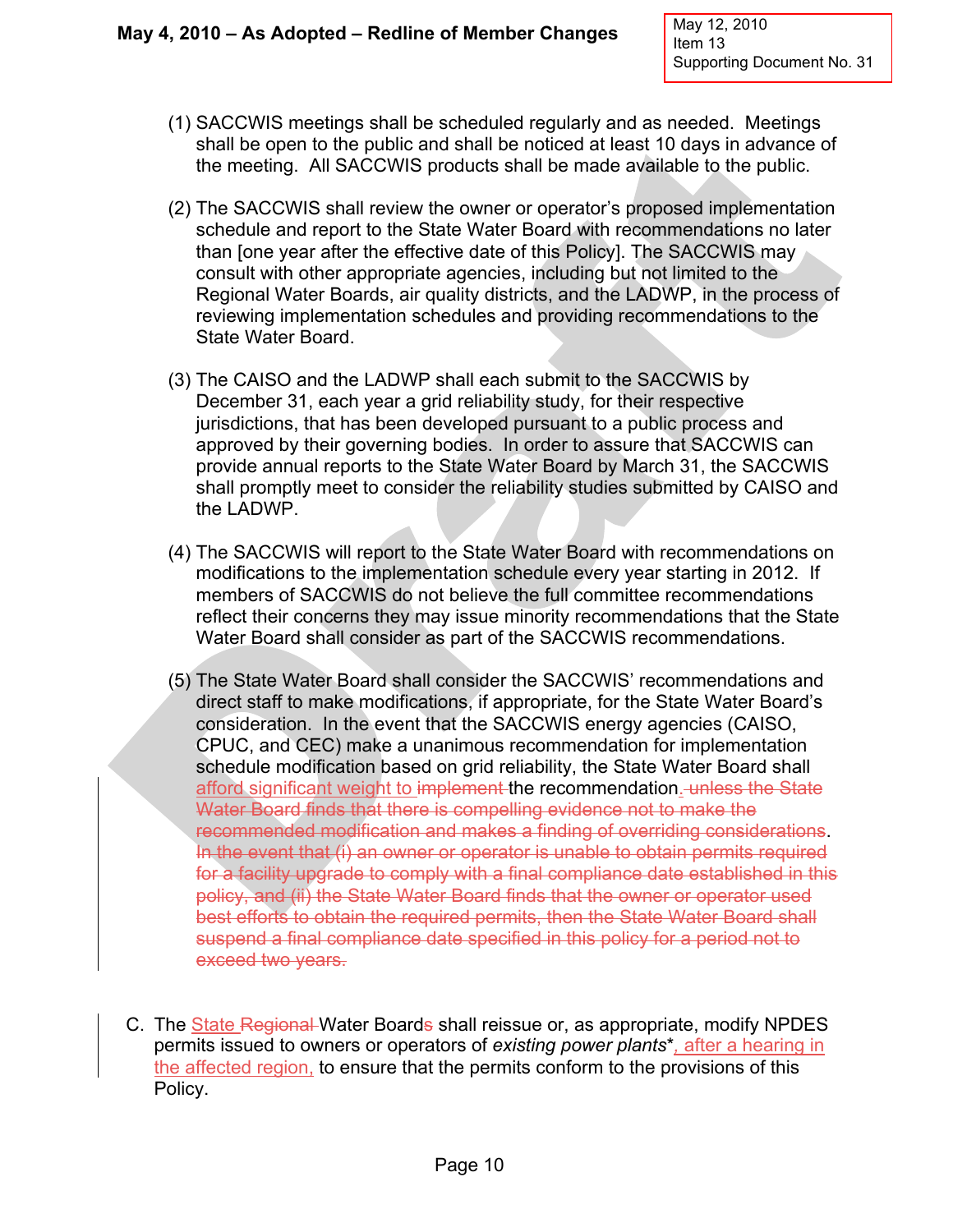- (1) The permits shall incorporate a final compliance schedule that requires compliance no later than the due dates contained in Table 1, contained in Section 3.E, below. If the State Water Board determines that a longer compliance schedule is necessary to maintain reliability of the electric system per SACCWIS recommendations while other OTC power plants are retrofitted, repowered, or retired or transmission upgrades take place, this delay shall be incorporated into the compliance schedule and stated in the permit findings.
- (2) The Regional State Water Boards shall reopen, if necessary, the relevant permits and modify the final compliance schedules, if appropriate, based on modifications to the policy approved by the State Water Board or the suspension of final compliance dates pursuant to this policy.
- (3) If an owner or operator selects Track 2 as the compliance alternative, the NPDES permit shall include a monitoring program that complies with Section 4 of this Policy.
- (4) NPDES permits issued by the Regional State Water Boards shall include appropriate permit provisions to implement suspensions of final compliance dates authorized in Section 2.B(2) and modifications to final compliance dates specified in this policy, without reopening the permits.
- D. No later than [three months of the effective date of this Policy] the Executive Director of the State Water Board, using the authority under section 13267(f) of the Water Code, shall request that Southern California Edison (SCE) and Pacific Gas & Electric Company (PG&E) conduct special studies for submission to the State Water Board.
	- (1) The special studies shall investigate alternatives for the *nuclear-fueled power plants\** to meet the requirements of this Policy, including the costs for these alternatives.
	- (2) The special studies shall be conducted by an independent third party with engineering experience with nuclear power plants, selected by the Executive Director of the State Water Board.
	- (3) The special studies shall be overseen by a Review Committee, established by the Executive Director of the State Water Board no later than [three months of the effective date of the Policy], which shall include, at a minimum, representatives of SCE, PG&E, SACCWIS, the environmental community, and staffs of the State Water Board, Central Coast Regional Water Board, and the San Diego Regional Water Board.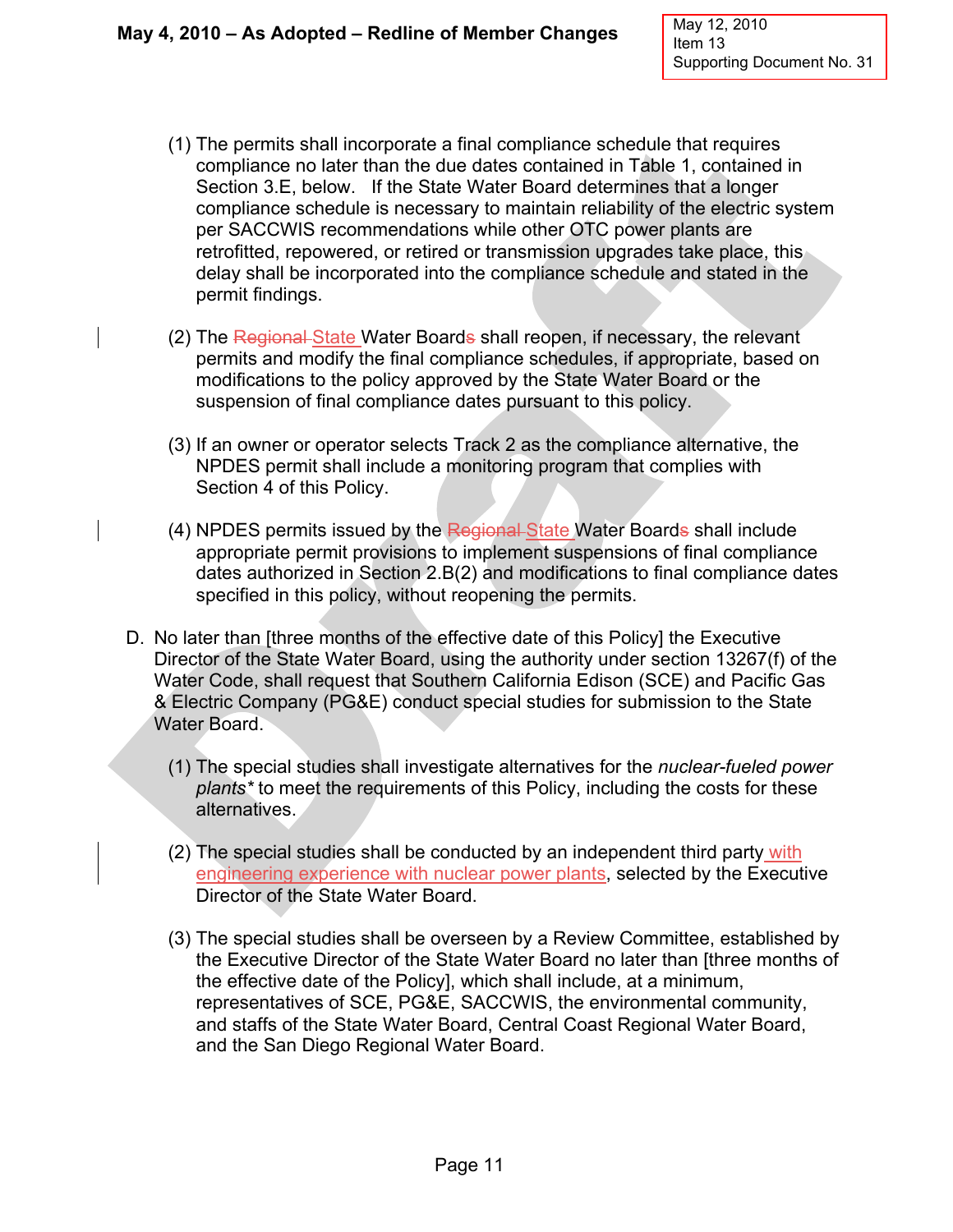- (4) No later than [one year after the effective date of this Policy], the Review Committee, described above, shall provide a report for public comment detailing the scope of the special studies, including the degree to which existing, completed studies can be relied upon.
- (5) No later than [three years after the effective date of this Policy] the Review Committee shall provide the final report and the Review Committee's comments for public comment detailing the results of the special studies and shall present the report to the State Water Board.
- (6) Meetings of the Review Committee shall be open to the public and shall be noticed at least 10 days in advance of the meeting. All products of the Review Committee shall be made available to the public.
- (7) The State Water Board shall consider the results of the special studies, and shall evaluate the need to modify this Policy with respect to the *nuclear-fueled power plants\**. In evaluating the need to modify this Policy, the State Water Board shall base its decision to modify this Policy with respect to the *nuclearfueled power plants*\* on the following factors:
	- (a) Costs of compliance in terms of total dollars and dollars per megawatt hour of electrical energy produced over an amortization period of 20 years;
	- (b) Ability to achieve compliance with Track 1  $er$  Track 2 considering factors including, but not limited to, engineering constraints, space constraints, permitting constraints, and public safety considerations;
	- (c) Potential environmental impacts of compliance with Track 1 or Track 2, including, but not limited to, air emissions $\div$ .
	- (d) Any other relevant information.
- (8) If the State Water Board finds that the costs for a specific *nuclear-fueled power plant\** to implement Track 1-<del>or Track 2, considering all the factors set</del> forth in paragraph (7), either (1) the costs are wholly out of proportion to the costs identified in Tetra Tech, Inc., California's Coastal Power Plants: Alternative Cooling System Analysis, February 2008 and considered by the State Water Board in establishing Track 1, or (2) that compliance is wholly unreasonable based on the factors in paragraphs 7(b) and (c), then the State Water Board shall establish alternate requirements for that *nuclear-fueled power plant\**. The State Water Board shall establish alternative requirements no less stringent than justified by the wholly out of proportion (i) cost and (ii) factor(s) of paragraph (7). The burden is on the person requesting the alternative requirement to demonstrate that alternative requirements should be authorized.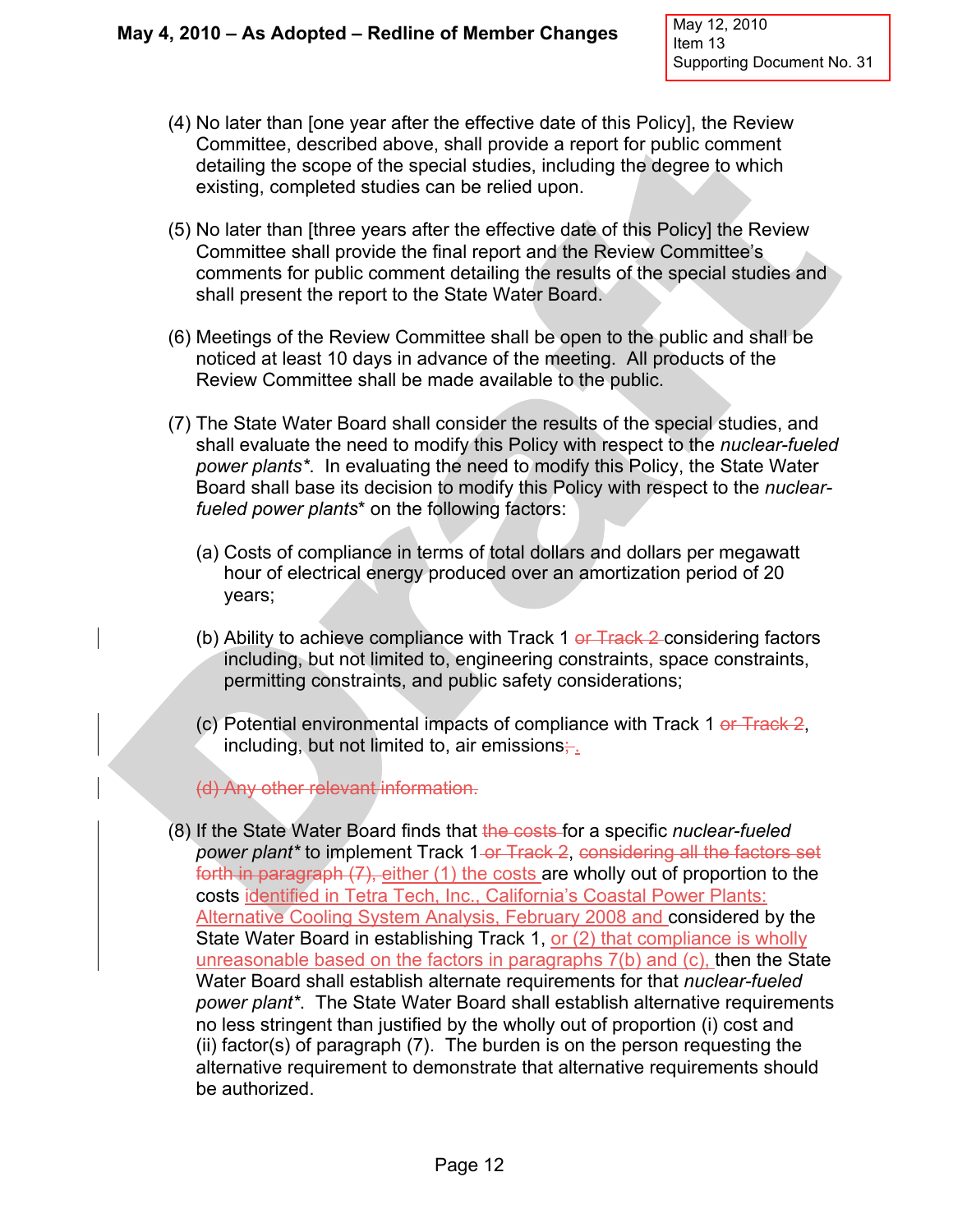(9) In the event the State Water Board establishes alternate requirements for *nuclear-fueled power plants\**, the difference in impacts to marine life resulting from any alternative, less stringent requirements shall be fully mitigated. Mitigation required pursuant to this paragraph shall be a *mitigation project\** directed toward the implementation, monitoring, maintenance and managementincrease in marine life associated with of the State's Marine Protected Areas in the geographic region of the facility. Funding for the *mitigation project\** shall be provided to the California Coastal Conservancy, working with the Ocean Protection Council to fund an appropriate *mitigation project\**.

|  | E. Table 1. Implementation Schedule |
|--|-------------------------------------|
|  |                                     |

|                | <b>Milestone</b>                                                                                                                                                 | <b>Responsible</b><br><b>Entity/Party</b>                        | Due Date <sup>2</sup>                                          |
|----------------|------------------------------------------------------------------------------------------------------------------------------------------------------------------|------------------------------------------------------------------|----------------------------------------------------------------|
| $\mathbf{1}$   | Request SCE and PG&E to conduct special<br>studies to investigate compliance options<br>for nuclear-fueled power plants*<br>[Section 3.D]                        | <b>State Water</b><br><b>Board Executive</b><br><b>Director</b>  | [three months<br>after the<br>effective date<br>of the Policy] |
| $\overline{2}$ | <b>Establish Review Committee</b><br>[Section $3.D(3)$ ]                                                                                                         | <b>State Water</b><br><b>Board Executive</b><br><b>Director</b>  | [three months<br>after the<br>effective date<br>of the Policy] |
| 3              | <b>Establish SACCWIS [Section 3.B]</b>                                                                                                                           | <b>State Water</b><br><b>Board Executive</b><br><b>Director</b>  | [three months<br>after the<br>effective date<br>of the Policy] |
| $\overline{4}$ | Submit a proposed implementation plan to<br>the State and Regional Water Boards<br>[Section 3.A]                                                                 | Owner/operators<br>of existing fossil-<br>fueled power<br>plants | [six months<br>after the<br>effective date<br>of the Policy]   |
| 5              | Provide a report for public comment,<br>detailing the scope of the special studies on<br>compliance options for nuclear-fueled<br>power plants* [Section 3.D(4)] | <b>Review</b><br>Committee                                       | [one year after<br>the effective<br>date of the<br>Policy]     |
| 6              | Review the owners or operators' proposed<br>implementation schedules and report to the<br>State Water Board with recommendations<br>[Section 3.B(2)]             | <b>SACCWIS</b>                                                   | [one year after<br>the effective<br>date of the<br>Policy]     |

 $\overline{a}$  $2$  These compliance dates were developed considering information provided by the CEC, CPUC, CAISO, and LADWP.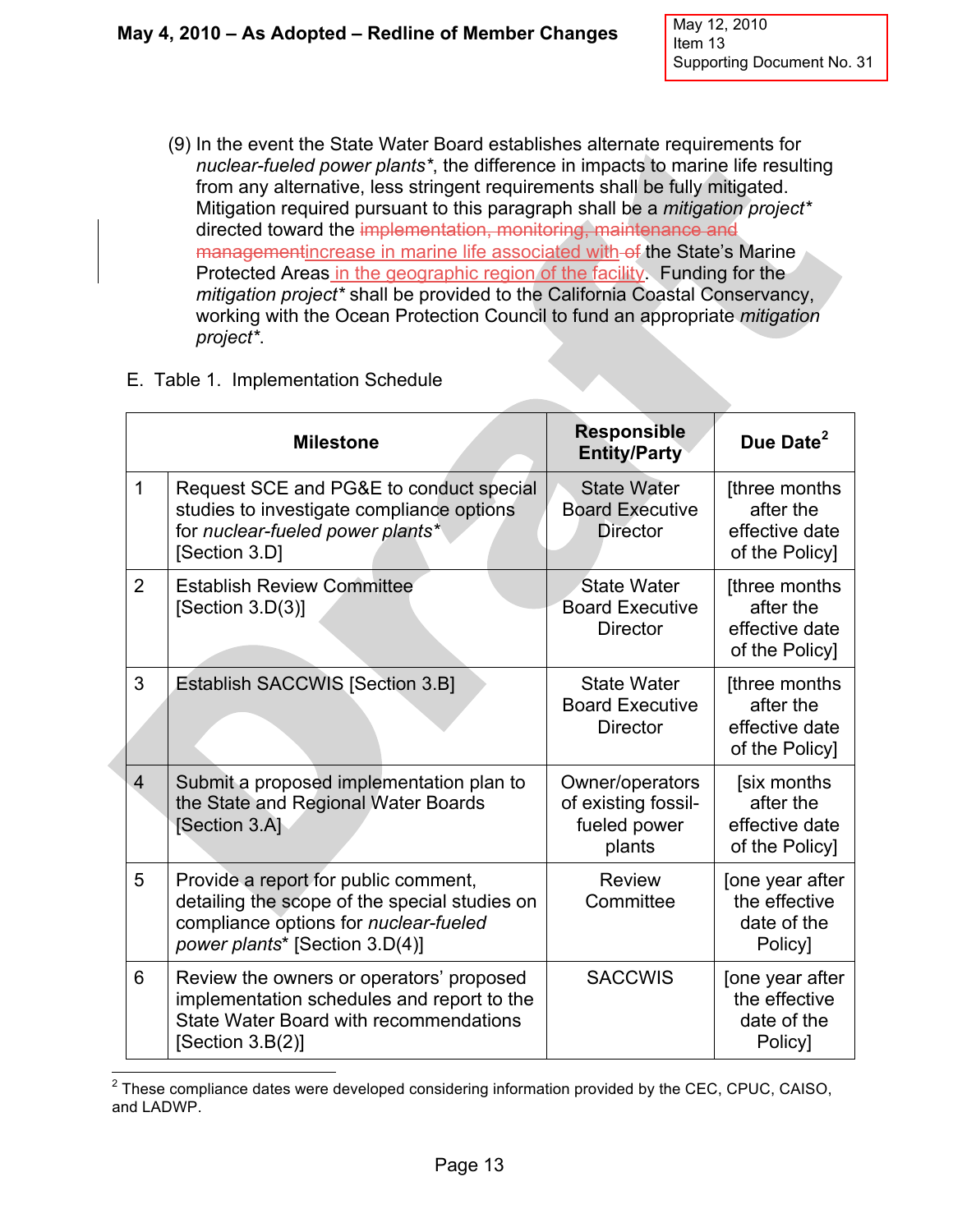|                | <b>Milestone</b> |                                                                                                                                                                                                                                                              | <b>Responsible</b><br><b>Entity/Party</b>                                 | Due Date <sup>2</sup>                                                     |
|----------------|------------------|--------------------------------------------------------------------------------------------------------------------------------------------------------------------------------------------------------------------------------------------------------------|---------------------------------------------------------------------------|---------------------------------------------------------------------------|
| $\overline{7}$ |                  | Humboldt Bay Power Plant in compliance                                                                                                                                                                                                                       | Owner/operator                                                            | Fone year after<br>the effective<br>date of the<br>Policy 12/31/20<br>104 |
| 8              |                  | Potrero Power Plant in compliance                                                                                                                                                                                                                            | Owner/operator                                                            | [one year after<br>the effective<br>date of the<br>Policy]                |
| 9              |                  | Install large organism exclusion devices<br>with a distance between exclusion bars of<br>no greater than nine inches, or equivalent<br>device [Section 2.C(1)]                                                                                               | Owner/operators<br>of existing power<br>plants* with<br>offshore intakes* | Jone year after<br>the effective<br>date of the<br>Policy]                |
|                | 10               | Cease intake flows for units not directly<br>engaging in power-generating activities* or<br>critical system maintenance*, or<br>demonstrate to the Regional State Water<br>Board that a reduced minimum flow is<br>necessary for operations [Section 2.C(2)] | Owner/operators<br>of existing power<br>plants*                           | [one year after<br>the effective<br>date of the<br>Policy]                |
|                | 11               | Report to State Water Board on status of<br>implementation of Policy [Section 3.B(3)]                                                                                                                                                                        | <b>SACCWIS</b>                                                            | 3/31/2012                                                                 |
|                | 12               | South Bay Power Plant in compliance                                                                                                                                                                                                                          | Owner/operator                                                            | 12/31/ <del>2012</del> 20<br>11                                           |
|                | 13               | Report to State Water Board on results of<br>special studies on compliance options for<br>nuclear-fueled power plants*<br>[Section 3.D(5)]                                                                                                                   | <b>Review</b><br>Committee                                                | [three years<br>after the<br>effective date<br>of the Policy]             |
|                | 14               | Report to State Water Board on status of<br>implementation of Policy [Section 3.B(3)]                                                                                                                                                                        | <b>SACCWIS</b>                                                            | 3/31/2013                                                                 |
|                | 15               | Report to State Water Board on status of<br>implementation of Policy [Section 3.B(3)]                                                                                                                                                                        | <b>SACCWIS</b>                                                            | 3/31/2014                                                                 |
|                | 16               | Commence to implement measures to<br>mitigate the interim impingement and<br>entrainment impacts due to the cooling<br>water intake structure(s) [Section 2.C(3)]                                                                                            | Owners/operators<br>of existing power<br>plants*                          | [five years<br>after the<br>effective date<br>of the Policy]              |
|                | 17               | Report to State Water Board on status of<br>implementation of Policy [Section 3.B(3)]                                                                                                                                                                        | <b>SACCWIS</b>                                                            | 3/31/2015                                                                 |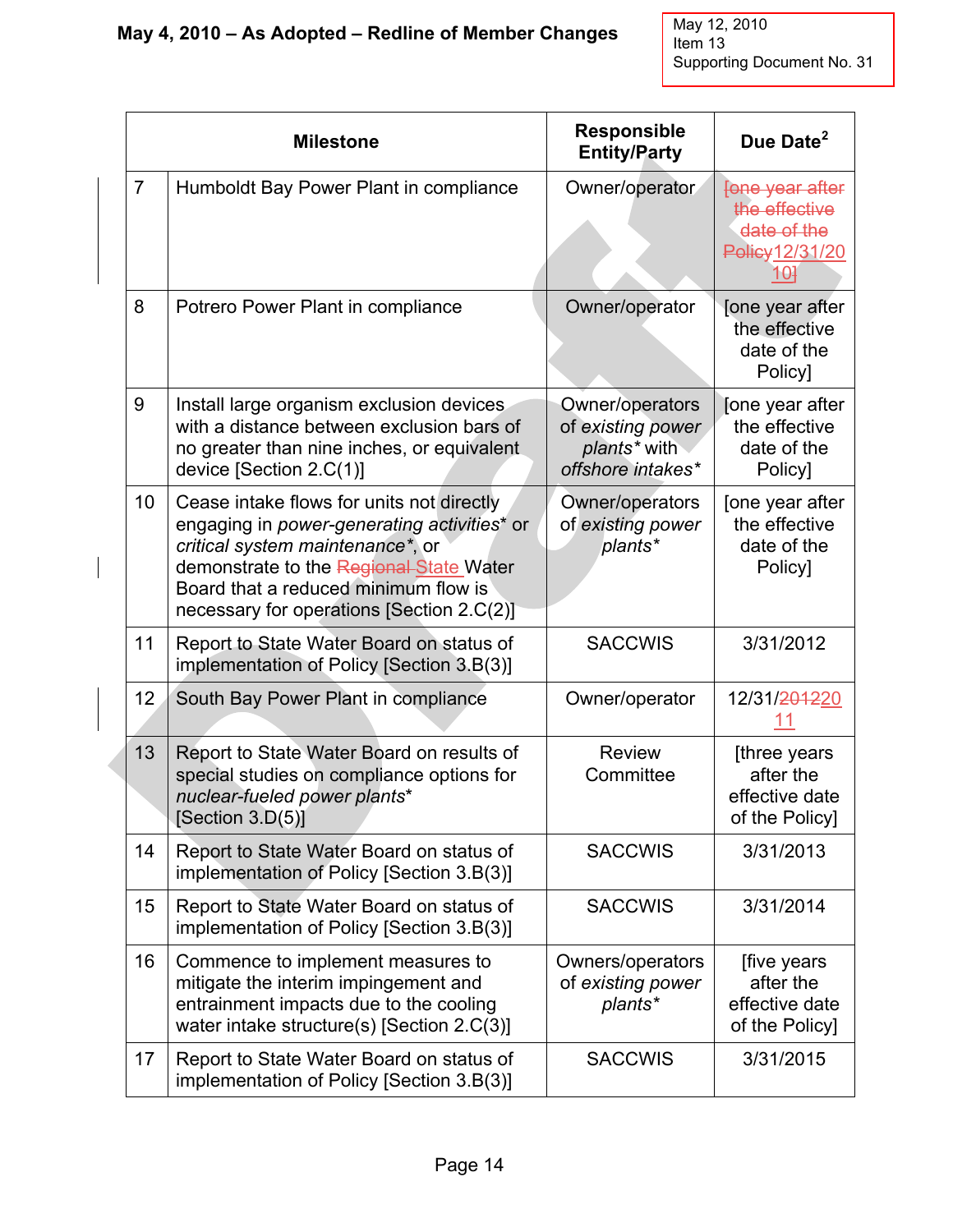|    | <b>Milestone</b>                                                                                                                                                                                        | <b>Responsible</b><br><b>Entity/Party</b> | Due Date <sup>2</sup> |
|----|---------------------------------------------------------------------------------------------------------------------------------------------------------------------------------------------------------|-------------------------------------------|-----------------------|
| 18 | El Segundo, Harbor, and Morro Bay power<br>plants in compliance                                                                                                                                         | Owner/operator                            | 12/31/2015            |
| 19 | Report to State Water Board on status of<br>implementation of Policy [Section 3.B(3)]                                                                                                                   | <b>SACCWIS</b>                            | 3/31/16               |
| 20 | Report to State Water Board on status of<br>implementation of Policy [Section 3.B(3)]                                                                                                                   | <b>SACCWIS</b>                            | 3/31/2017             |
| 21 | Power plants in CPUC 2010 LTPP Cycle in<br>compliance: Encina, Contra Costa,<br>Pittsburg, Moss Landing [Section 1.J]                                                                                   | Owner/Operator                            | 12/31/2017            |
| 22 | Report to State Water Board on status of<br>implementation of Policy [Section 3.B(3)]                                                                                                                   | <b>SACCWIS</b>                            | 3/31/2018             |
| 23 | Report to State Water Board on status of<br>implementation of Policy [Section 3.B(3)]                                                                                                                   | <b>SACCWIS</b>                            | 3/31/2019             |
| 24 | Haynes generating station in compliance                                                                                                                                                                 | Owner/operator                            | 12/31/2019            |
| 25 | Report to State Water Board on status of<br>implementation of Policy [Section 3.B(3)]                                                                                                                   | <b>SACCWIS</b>                            | 3/31/2020             |
| 26 | Power plants in CPUC 2012 LTPP<br>Procurement Cycle in compliance:<br>Huntington Beach, Redondo, Alamitos,<br>Mandalay, Ormond Beach [Section 1.J].<br>Scattergood generating station in<br>compliance. | Owner/operator                            | 12/31/2020            |
| 27 | Report to State Water Board on status of<br>implementation of Policy [Section 3.B(3)]                                                                                                                   | <b>SACCWIS</b>                            | 3/31/2021             |
| 28 | Report to State Water Board on status of<br>implementation of Policy [Section 3.B(3)]                                                                                                                   | <b>SACCWIS</b>                            | 3/31/2022             |
| 29 | San Onofre Nuclear Generating Station in<br>compliance with implementation provisions<br>resulting from State Water Board action on<br>special studies from Section 3.D                                 | Owner/operator                            | 12/31/2022            |
| 30 | Report to State Water Board on status of<br>implementation of Policy [Section 3.B(3)]                                                                                                                   | <b>SACCWIS</b>                            | 3/31/2023             |
| 31 | Report to State Water Board on status of<br>implementation of Policy [Section 3.B(3)]                                                                                                                   | <b>SACCWIS</b>                            | 3/31/2024             |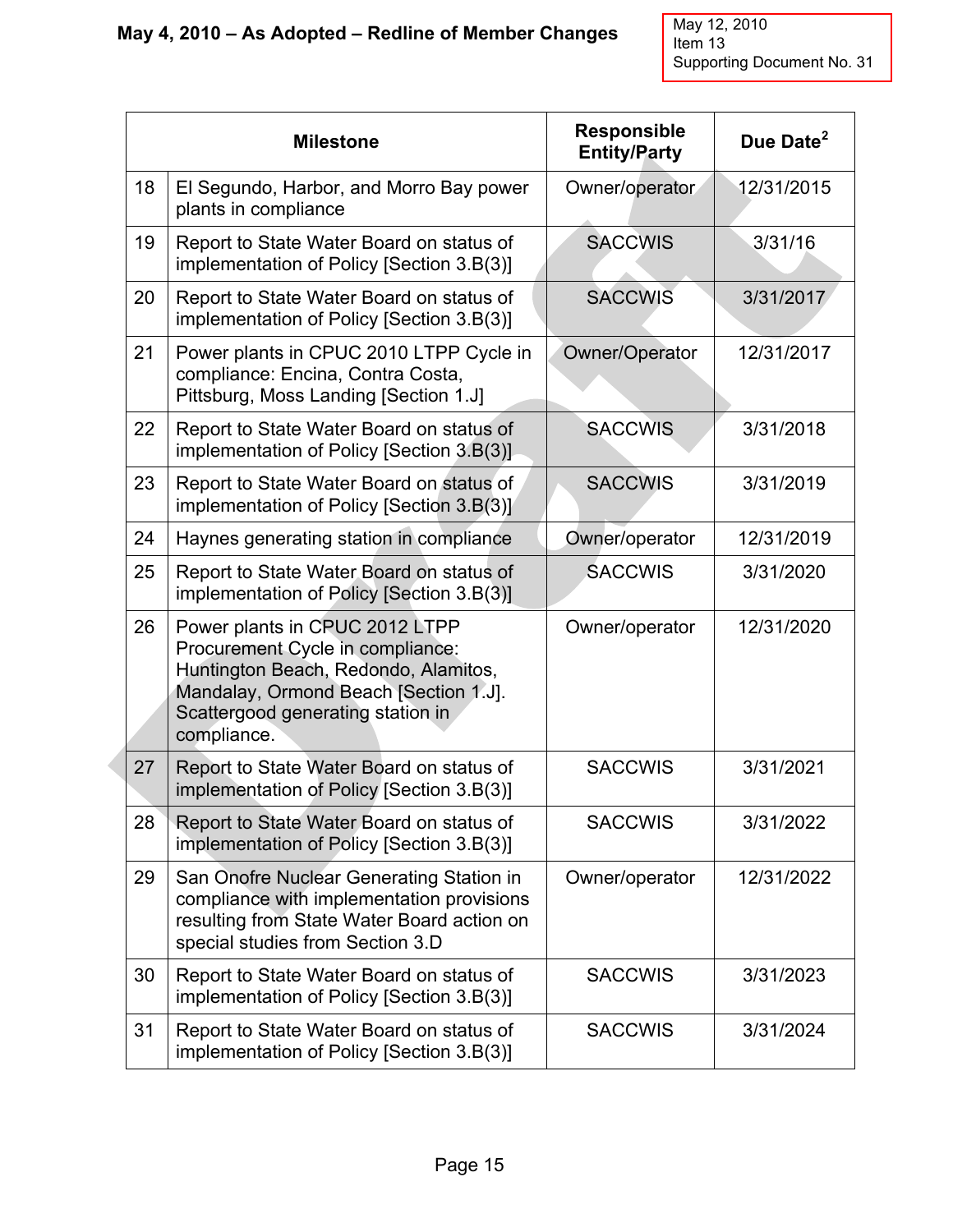| <b>Milestone</b> |                                                                                                                                                             | <b>Responsible</b><br><b>Entity/Party</b> | Due Date <sup>2</sup> |
|------------------|-------------------------------------------------------------------------------------------------------------------------------------------------------------|-------------------------------------------|-----------------------|
| 32               | Diablo Canyon Power Plant in compliance<br>with implementation provisions resulting<br>from State Water Board action on special<br>studies from Section 3.D | Owner/operator                            | 12/31/2024            |

- 4. Track 2 Monitoring Provisions
	- A. Impingement Impacts: The following impingement studies are required to comply with Section 2.A.(2)(a)(ii):
		- (1) A baseline impingement study shall be performed, unless the discharger demonstrates, to the Regional State Water Board's satisfaction, that prior studies accurately reflect current impacts. Baseline impingement shall be measured on-site and shall include sampling for all species impinged. The impingement study shall be designed to accurately characterize the species currently impinged and their seasonal abundance to the satisfaction of the Regional State Water Board.
			- (a) The study period shall be at least  $42-36$  consecutive months.
			- (b) Impingement shall be measured during different seasons when the cooling system is in operation and over 24-hour sampling periods.
			- (c) When applicable, impingement shall be sampled under differing representative operational conditions (e.g., differing levels of power production, heat treatments, etc.).
			- (d) The study shall not result in any additional mortality above typical operating conditions.
		- (2) After the Track 2 controls are implemented, to confirm the level of impingement controls, another impingement study, consistent with Section 4.A(1)(a) to (d), above, shall be performed and reported to the Regional State Water Board.
		- (3) The need for additional impingement studies shall be evaluated at the end of each permit period. Impingement studies shall be required when changing operational or environmental conditions indicate that new studies are needed, at the discretion of the Regional State Water Board.
	- B. Entrainment Impacts: The following entrainment studies are required to comply with Section 2.A.(2)(b)(ii):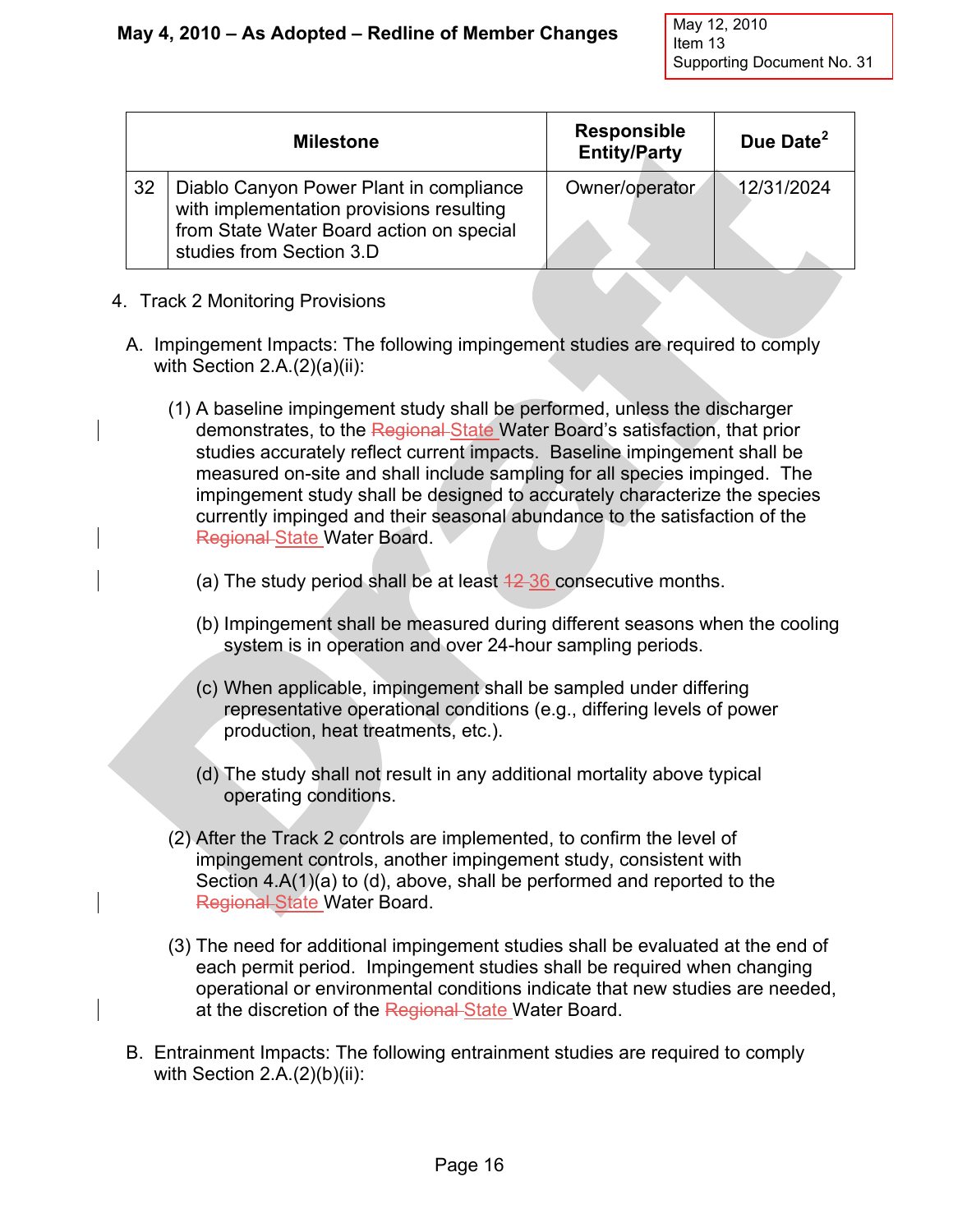- (1) A baseline entrainment study shall be performed, unless the discharger demonstrates, to the Regional State Water Board's satisfaction, that prior studies accurately reflect current impacts. Prior studies that may have used a mesh size of 333 or 335 microns for sampling are acceptable for compliance with the review and approval of the Regional State Water Board. If the Regional State Water Board determines that a new baseline entrainment study shall be performed to determine larval composition and abundance in the source water, representative of water that is being entrained, then samples must be collected using a mesh size no larger than 335 microns. Additional samples shall also be collected using a 200 micron mesh to provide a broader characterization of other *meroplankton\** entrained. The source water shall be determined based on oceanographic conditions reasonably expected after Track 2 controls are implemented. Baseline entrainment sampling shall provide an unbiased estimate of larvae entrained at the intake prior to the implementation of Track 2 controls.
	- (a) Entrainment impacts shall be based on sampling for all *ichthyoplankton*\* and invertebrate *meroplankton*\* species. Individuals collected shall be identified to the lowest taxonomical level practicable. When practicable, genetic identification through molecular biological techniques may be used to assist in compliance with this requirement. Samples shall be preserved and archived such that genetic identification is possible at a later date.
	- (b) The study period shall be at least  $\frac{12}{36}$  consecutive months, and shall occur during different seasons, including periods of peak use when the cooling system is in operation (such as the summer months when energy is in high demand). Sampling shall be designed to account for variation in oceanographic conditions and larval abundance and behavior such that abundance estimates are reasonably accurate.
- (2) After the Track 2 controls are implemented, to confirm the level of entrainment controls, another entrainment study (with a study design to the Regional State Water Board's satisfaction, with samples collected using a mesh size no larger than 335 microns, and with additional samples also collected using a 200 micron mesh) shall be performed and reported to the Regional State Water Board.
- (3) The need for additional entrainment studies shall be evaluated at the end of each permit period. Entrainment studies shall be required when changing operational or environmental conditions indicate that new studies are needed, at the discretion of the Regional-State Water Board.
- 5. Definition of Terms
- *Closed-cycle wet cooling system* Refers to a cooling system, which functions by transferring waste heat to the surrounding air through the evaporation of water,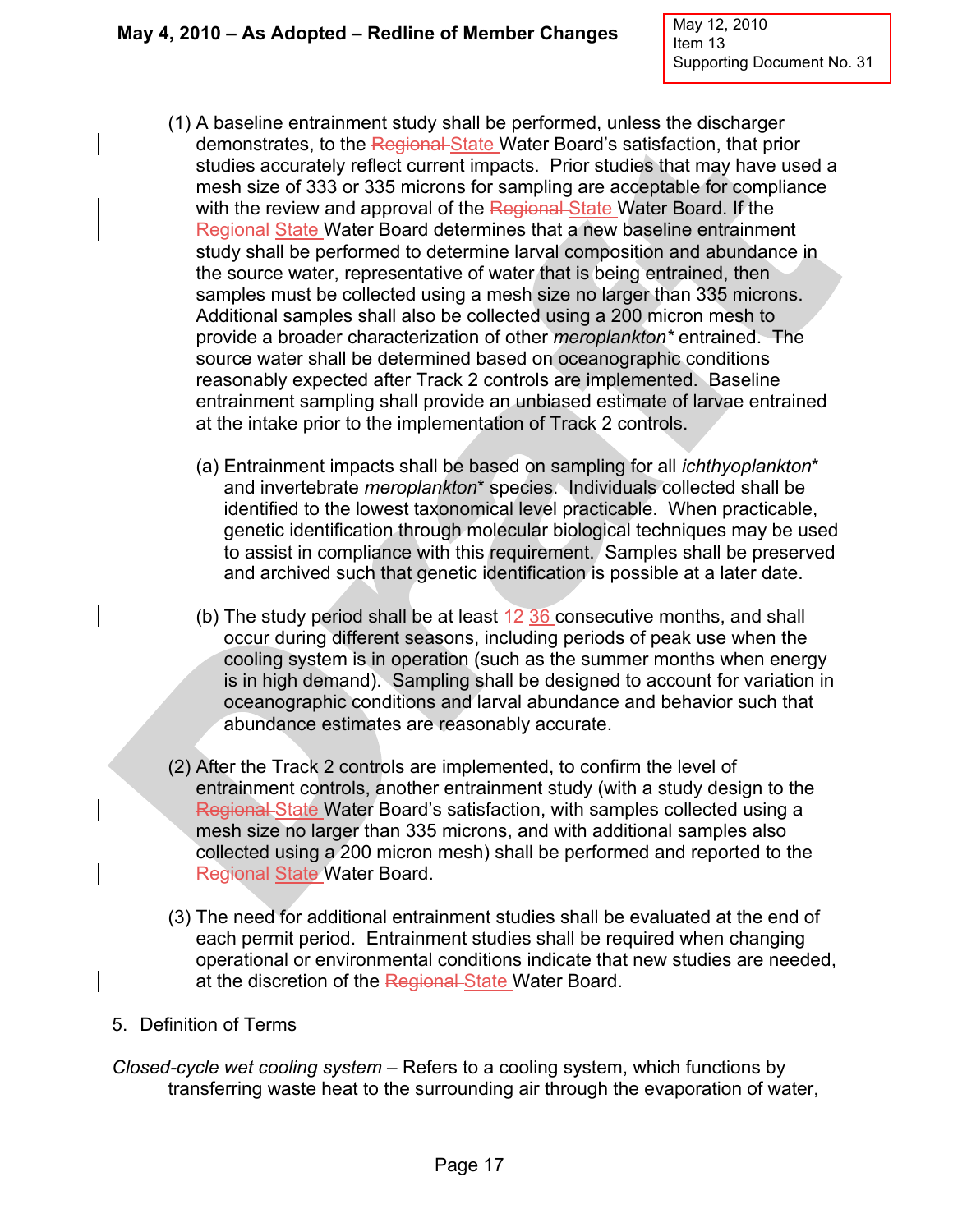thus enabling the reuse of a smaller amount of water several times to achieve the desired cooling effect. The only discharge of wastewater is from periodic blowdown for the purpose of limiting the buildup of concentrations of materials in excess of desirable limits established by best engineering practice.

- *Combined-cycle power-generating units* Refers to units within a power plant which combined generate electricity through a two-stage process involving combustion and steam. Hot exhaust gas from combustion turbines is passed through a heat recovery steam generator to produce steam for a steam turbine. The turbine exhaust steam is condensed in the cooling system and may or may not be returned to the power cycle. Combined cycle power-generating units are generally more fuel-efficient and use less cooling water than steam boiler units with the same generating capacity.
- *Critical system maintenance* are activities that are critical for maintenance of a plant's physical machinery and absolutely cannot be postponed until the unit is operating to generate electricity.

*Existing power plant(s)* – Refers to any power plant that is not a *new power plant*\*.

- *Habitat production foregone* Refers to the product of the average annual *proportional mortality*\* and the estimated area of the water body that is habitat for the species' source population. Habitat production foregone is an estimate of habitat area production that is lost to all entrained species on an annual basis.
- *Ichthyoplankton* Refers to the planktonic early life stages of fish (i.e., the pelagic eggs and larval forms of fishes).
- *Intake flow rate*  Refers to the instantaneous rate at which water is withdrawn through the intake structure, expressed as gallons per minute.
- *Meroplankton* For purposes of this Policy, refers to that component of the *zooplankton\** community composed of squid paralarvae and the pelagic larvae of benthic invertebrates.
- *Mitigation project* Projects to restore marine life lost through impingement mortality and entrainment. Restoration of marine life may include projects to restore and/or enhance coastal marine or estuarine habitat, and may also include protection of marine life in existing marine habitat, for example through the funding of implementation and/or management of Marine Protected Areas.
- *New power plant* Refers to any plant that is a "new facility", as defined in 40 C.F.R. § 125.83 (revised as of July 1, 2007), and that is subject to Subpart I, Part 125 of the Code of Federal Regulations (revised as of July 1, 2007) (referred to as "Phase I regulations").